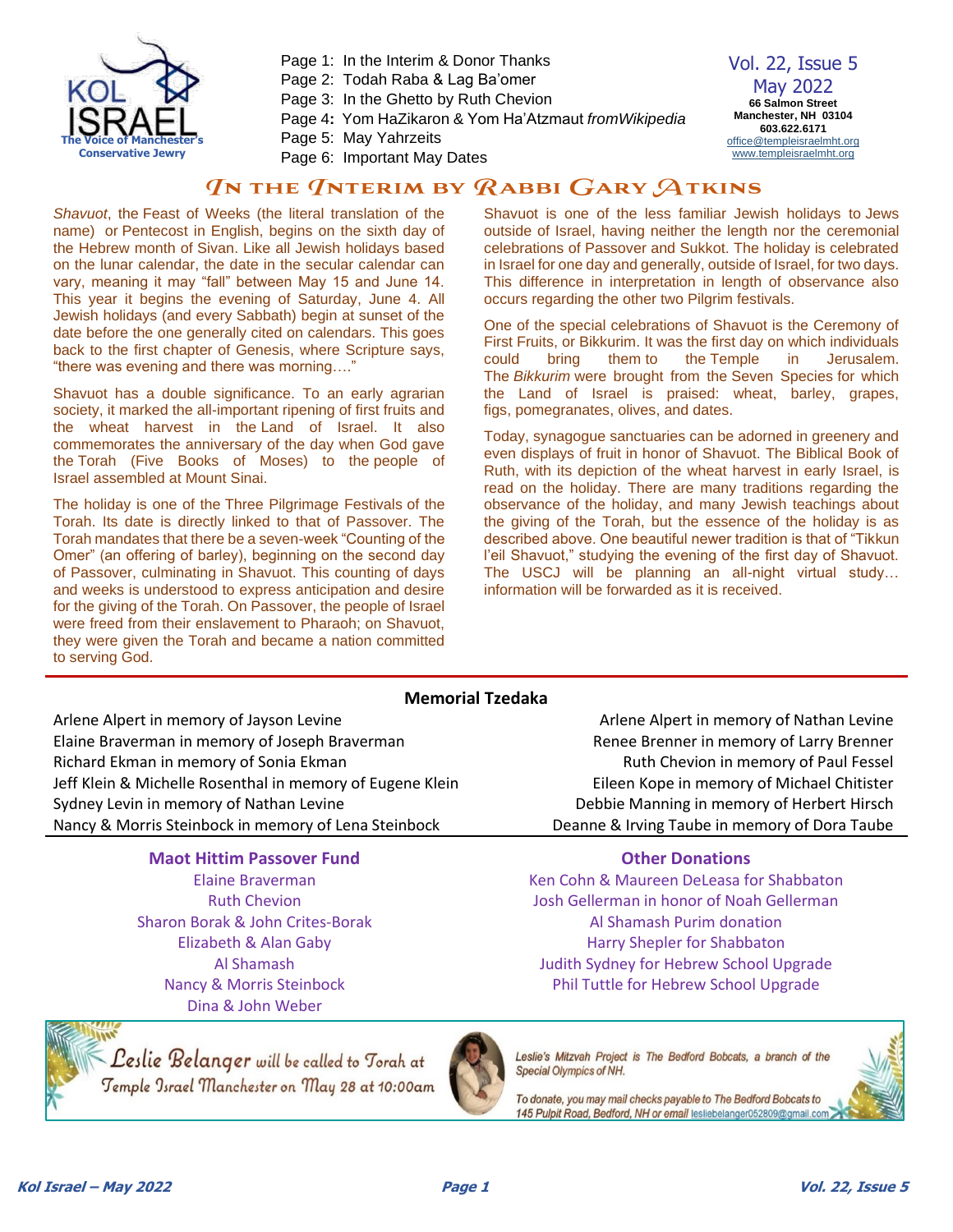

- ➢ Dina Weber for her help with proofreading and mass mailings
- ➢ Our Jewish Book Club Chairs Benay Birch, Ken Cohn, and Aida Koocher
	- ➢ Liz and Larry Eckman for our kitchen and bathroom supplies
- ➢ Our Temple Board for meaningful service options and activities
- $\triangleright$  Jeff Klein for taking care of the myriad building issues
- ➢ Stephen Singer and Jeff Klein for organizing Wednesday morning minyans
- ➢ David Winthrop for maintaining our yahrzeit boards and Torahs
- ➢ Michael Sydney for continued efforts on behalf of the Manchester Hebrew Cemetery
- ➢ The Singer/Sydney family for groundskeeping services
- ➢ John Weber for his financial acumen and continued support
- ➢ Carol Sternberg Chairperson of Kitchen Krew, Lunches and Gift Shop
- ➢ Kiddush Krew Benay Birch, Renee Brenner, Ken Cohn, Josh Nathan, Merle Paltrow, Carol
	- Pressman, Rachel Spierer, Carol Sternberg & David Winthrop
- ➢ Iris Atkins for photographs of the Holocaust Museum and Purim Party



## Lag Ba'omer ... Adapted from the My Jewish Learning website

Lag Ba'omer is a minor holiday that occurs on the 33rd day of the [Omer,](https://www.myjewishlearning.com/article/how-to-count-the-omer/) the 49-day period between [Passover](https://www.myjewishlearning.com/article/passover-pesach-101/) and [Shavuot.](https://www.myjewishlearning.com/article/shavuot-101/) A break from the semi-mourning of the Omer, key aspects of Lag Ba'omer include holding [Jewish weddings](https://www.myjewishlearning.com/article/ask-the-expert-wedding-timing/) (it's the one day during the Omer when Jewish law permits them), lighting bonfires and getting haircuts.

#### **Why We Celebrate**

There are a few explanations as to why we celebrate Lag Ba'omer, but none are definitive.

The Omer is a time of semi-mourning, when [weddings](https://www.myjewishlearning.com/article/ask-the-expert-wedding-timing/) and other celebrations are forbidden, and as a sign of grief, observant Jews do not [cut their hair.](https://www.myjewishlearning.com/article/ask-the-expert-shaving-during-the-omer/) Anthropologists say that many peoples have similar periods of restraint in the early spring to symbolize their concerns about the growth of their crops. But the most often cited explanation for the Jewish practice comes from the [Talmud,](https://www.myjewishlearning.com/article/talmud/) which tells us that during this season a plague killed thousands of [Rabbi](https://www.myjewishlearning.com/article/rabbi-akiba/)  [Akiva's](https://www.myjewishlearning.com/article/rabbi-akiba/) students because they did not treat one another respectfully. The mourning behavior is presumably in memory of those students and their severe punishment.

According to a medieval tradition, the plague ceased on Lag Ba'omer, the 33rd day of the Omer. (The Hebrew letters *lamed* and *gimel* which make up the acronym "Lag" have the combined [numerical value](https://www.myjewishlearning.com/article/gematria/) of 33.) As a result, Lag Ba'omer became a happy day, interrupting the sadness of the Omer period for 24 hours.

#### **Rabbi Akiva and the Bar Kochba Rebellion**

The Talmudic explanation makes most sense when put into historical context. The outstanding sage [Rabbi Akiva](https://www.myjewishlearning.com/article/rabbi-akiba/) became an ardent supporter of Simeon bar Koseva, known as [Bar Kochba,](https://www.myjewishlearning.com/article/the-bar-kochba-revolt/) who in 132 C.E. led a ferocious but unsuccessful revolt against Roman rule in Judea. Akiva not only pinned his hopes on a political victory over Rome but believed Bar Kochba to be the longawaited Messiah. Many of his students joined him in backing the revolt and were killed along with thousands of Judeans when it failed. The Talmudic rabbis, still suffering under Roman rule and cautious about referring openly to past rebellions, may have been hinting at those deaths when they spoke of a plague among Akiva's students. Possibly, also, Lag Ba'omer marked a respite from battle, or a momentary victory.

A completely different reason for the holiday concerns one of Rabbi Akiva's few disciples who survived the Bar Kochba revolt, [Rabbi Simeon bar Yohai.](https://www.myjewishlearning.com/article/rabbi-simeon-ben-yohai/) He is said to have died on Lag Ba'omer.

Tradition teaches that Rabbi Simeon continued to defy the Roman rulers even after Bar Kochba's defeat and was forced to flee for his life and spend years in solitary hiding. Legend places him and his son Eleazar in a cave for 12 years, where a miraculous well and carob tree sustained them while they spent their days studying and praying. When they finally emerged, Simeon denigrated all practical occupations, insisting that people engage only in the study of Torah . For this God confined the two to their cave for another year, accusing R. Simeon of trying to destroy the world with his rigid asceticism.

But Rabbi Simeon's otherworldliness resonated with mystics in his own time and later, so much so that tradition ascribes to him the [Zohar,](https://www.myjewishlearning.com/article/the-zohar/) the key work of the [Kabbalah](https://www.myjewishlearning.com/article/kabbalah-jewish-mysticism/) (although critical scholars attribute it to the 13th-century Spanish kabbalist Moses de Leon). And in Israel, on Lag Ba'omer, people flock to the site of his tomb in the village of [Meron](https://www.myjewishlearning.com/article/lag-baomer-in-meron/) in the Galilee, near [Safed,](https://www.myjewishlearning.com/article/the-mystics-of-safed/) where they light bonfires and sing kabbalistic hymns. [Hasidic](https://www.myjewishlearning.com/article/hasidic-movement-a-history/) Jews follow the custom of bringing their 3 year-old sons to Meron to have their hair cut for the first time. (The custom of not cutting the child's hair until his third birthday, when it is done in a ceremony called an ["upsheren,](https://www.myjewishlearning.com/article/upsheren/)" is probably an extension of the [law that](https://www.myjewishlearning.com/article/seder-zeraim-agriculture/)  [forbids picking the fruits](https://www.myjewishlearning.com/article/seder-zeraim-agriculture/) of a newly planted tree during its first three years.)

#### **Lag Ba'omer Customs**

Unrelated to Rabbi Simeon, the [kabbalists](https://www.myjewishlearning.com/article/kabbalah-jewish-mysticism/) also give a mystical interpretation to the Omer period as a time of spiritual cleansing and preparation for receiving the Torah on Shavuot. The days and weeks of counting, they say, represent various combinations of the *sefirot*, the divine emanations, whose contemplation ultimately leads to purity of mind and soul. The somberness of this period reflects the seriousness of its spiritual pursuits.

Finally, on yet another tack, some authorities attribute the joy of Lag Ba'omer to the belief that the manna that fed the Israelites in the desert first appeared on the 18th of Iyar.

Though its origins are uncertain, Lag Ba'omer has become a minor holiday. Schoolchildren picnic and play outdoors with bows and arrows — a possible reminder of the war battles of Akiva's students. And every year numerous couples wed at this happy time.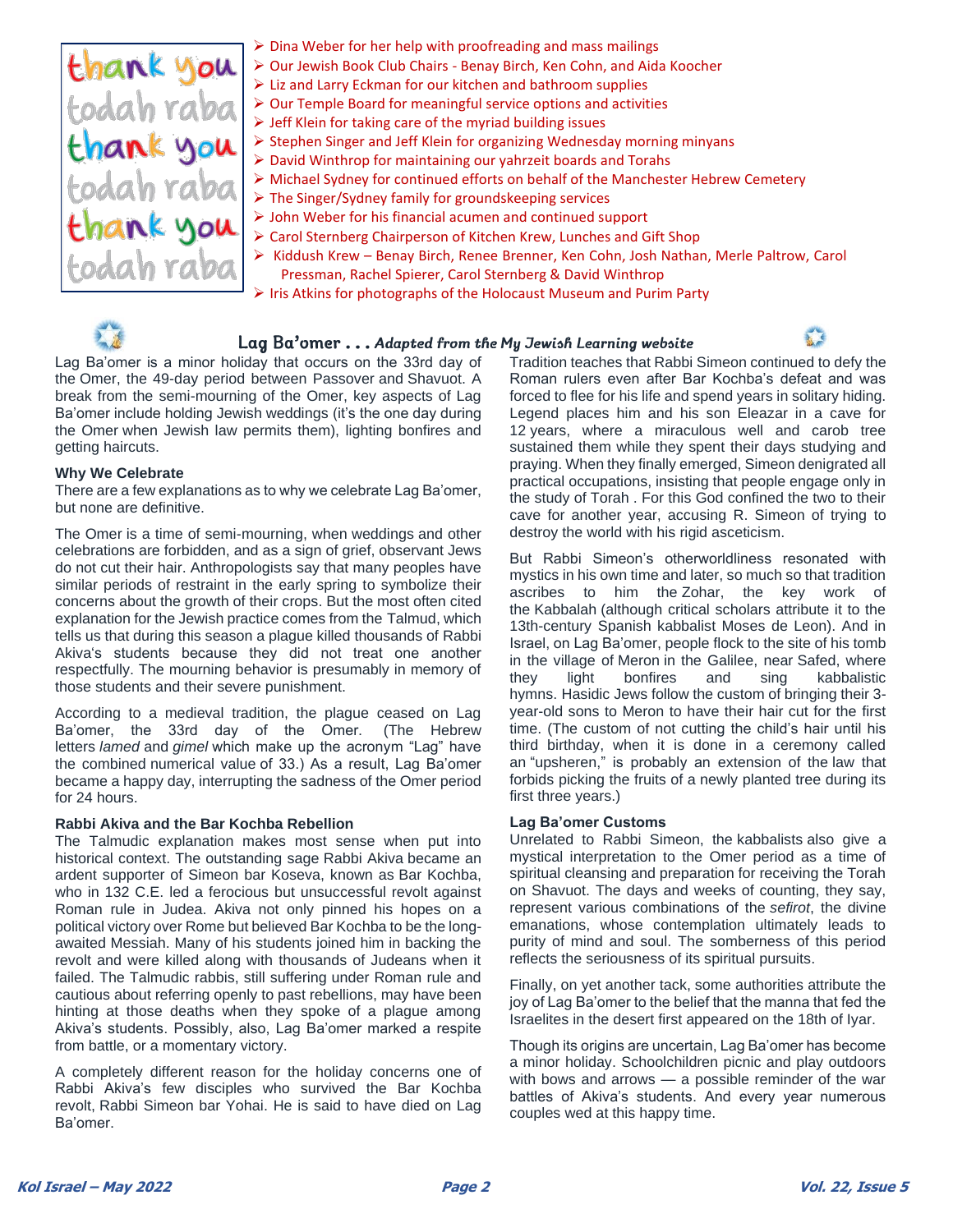# **In the Ghetto. . . by Ruth Chevion . . .**

Usually when I recount how members of my family managed to survive the Holocaust in Poland, I focus on facts. I describe how they got false papers, where they hid, who hid them, the near-death experiences, the miracles, etc.

It's harder to talk about the feelings. But there is a certain 24 hour period in my family history I want to look at more deeply.

I'm focusing on the day in 1943 when my Uncle Alex escaped the Tarnow ghetto where the family was incarcerated, tore the yellow star off his coat, and walked to the train station.

This was not a spontaneous action. He had prepared for it carefully for months, borrowing the right clothes, thinking through the minute steps of it, studying how to look Christian, how to get past the guard at the gate, and where to go. But he made these preparations entirely in secret. To his mother, his brother, and his sister, he never revealed until just the night before, that he was planning to escape. He knew they would try to dissuade him. Only after he had the date, the time, and the method of escape fixed in his mind, did he announce to his shocked mother and brother that he would be leaving them the next night.

There is a lot to describe here about what Alex felt. But I will leave that for another day.

My focus for now is on what his mother felt, what her reaction was and what she said upon hearing that her youngest son, at age 19 was planning to escape from the ghetto and attempt to survive on his own, a free agent, in the Nazi infiltrated and Polish-Catholic dominated world.

At the table for the conversation were three people: Alex's older brother - my father Paul, their mother Miriam (my grandmother), and Alex himself. The sister did not participate. Both Alex's brother and his mother argued strenuously against Alex's plan to leave the ghetto. The idea that he would adopt the stolen identity of a Polish person and not get caught and killed, and not bring reprisal on his family, if not the whole ghetto, was anathema to them. Not only was it wildly unlikely to succeed in the context of total Nazi control of everything, it was also a betrayal of his people.

The older brother's line of argument was basically this: "You are just a snot nose kid, what makes you think you can succeed in this adventure? You are irresponsible. You are needed here, but you want to run off on your own as if you are more important. You are just a selfish child." This argument went nowhere. Alex had made up his mind.

Grandmother was heartbroken. You will "schaden," she said. 'Schaden' means 'to convert' in Yiddish.

"You are converting to Christianity. What you propose is to leave your people and become a Catholic. You won't be Jewish anymore. You will be leaving your people," she said.

"Whatever happens to our people," she said, "happens to all of us, but we don't convert. We stay together. We help each other, and we don't convert even under penalty of death."

Was grandmother wrong? In another historical context, that of the Spanish Inquisition, we are encouraged to take pride in non-conversion. In Hebrew school we are taught to applaud those Spanish Jews who refused to convert. Why is it that in the context of the Holocaust our received opinion is that we were dupes for not trying to survive at all cost?

To my grandmother, personal individual survival was less important than her commitment to Jewish life. Several centuries of Jewish life in Poland had been characterized by stolid pacifism, by balancing coexistence with separateness, by accepting that a few would die in pogroms in every generation to save bigger group.

In order to delve into grandmother's way of thinking, we have to let go of the insulting phrase "they went like sheep." Grandmother's plea to stay together, to refuse to convert, even if it might save a life was not like a thoughtless sheep running over the edge of the cliff behind a leader. It was a motivation based on her understanding of a purpose in life, of meaning beyond individual survival.

Admittedly, I come out on my uncle's side of this argument. I feel we are still Jewish even if being Jewish is not all we are. We may not keep kosher, or honor Shabbat, or go to morning minyan, but we know we are Jewish. We may seek meaning in our careers, in creativity, or in meditation, but we still have a Seder, and we still go to services on high holidays.

At least that's how it was in my family after the Holocaust. They didn't convert. They shed their Polish Catholic identities at the first opportunity. Being Jewish was extremely important to them. But they never returned to a life where the activities of daily living were structured and inspired by Judaism. They sought meaning and purpose in life largely elsewhere.

I don't have any answers to this question. On the one hand I admire those family members who escaped from the ghetto and survived. On the other hand, I sense that my grandmother was not completely mistaken.



**My grandmother, Miriam Wilk Fessel**

P.S. Six months later, the ones who had objected to Alex escaping from the ghetto, did the same thing. They followed Alex's patent: get a false identity, use it to get false Polish papers, get past the guards, get to the train, blend into the Polish population. Blending in was the hard part but they did it. They all survived: my father, my aunt and my grandmother.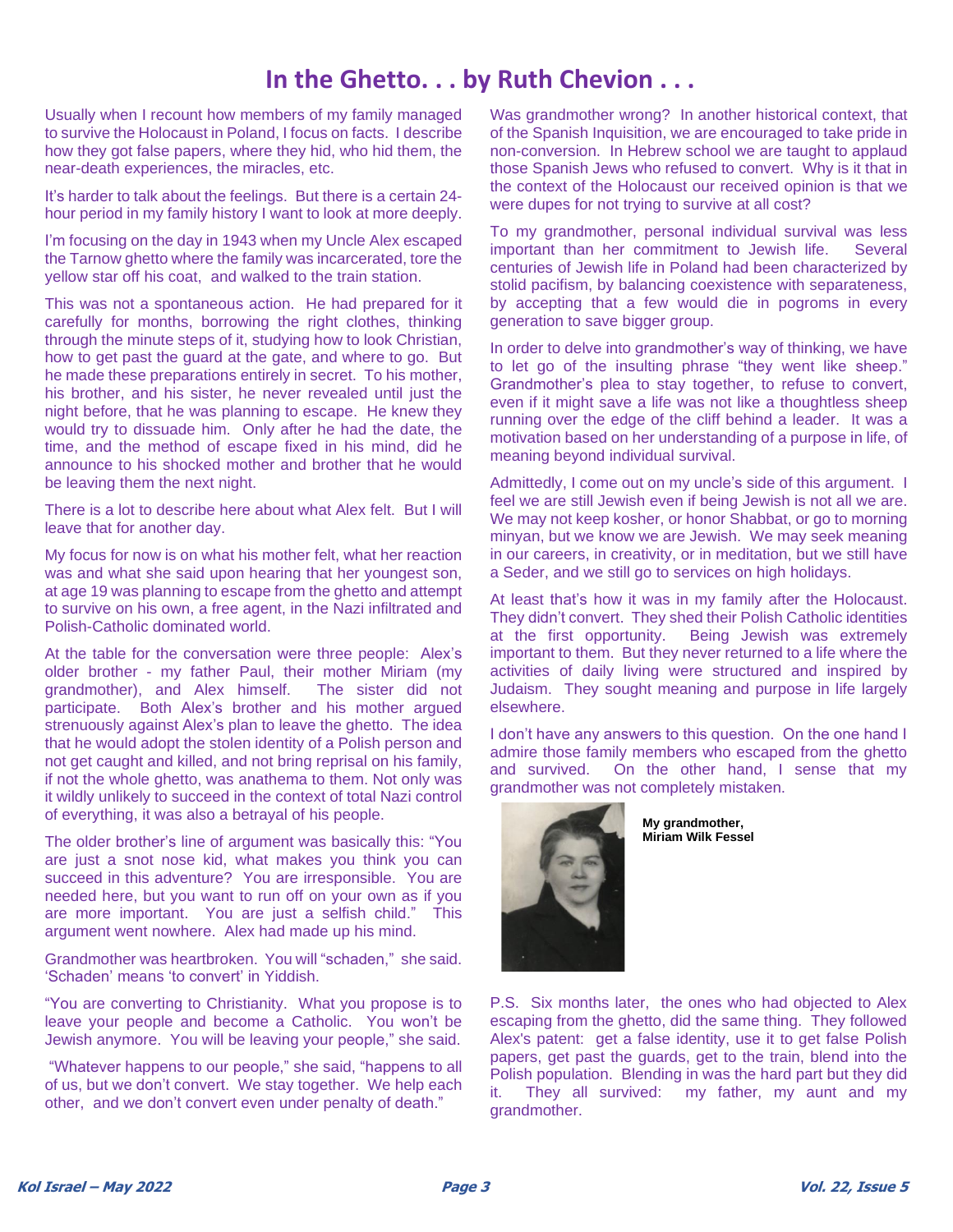#### **YOM HAZIKARON** *From Wikipedia, the free encyclopedia*

**Yom HaZikaron,** literally Memorial Day**,** is Israel's official Remembrance Day enacted into law in 1963. While Yom HaZikaron has been traditionally dedicated to fallen soldiers, commemoration has also been extended to civil acts of civil terrorism.

In 1949 and 1950, the first two years after the declaration of the State of Israel, memorial services for soldiers who fell in the 1947-1949 Palestine war were held on Independence Day.. Services at military cemeteries were coordinated between the Israel Defense Forces and the Ministry of Defense. A concern arose, expressed by families of fallen soldiers, to establish a separate memorial day observance distinct from the festive celebrations of national independence. In response, Prime Minister David ben Gurion established in January 1951 the "Public Council for Soldiers' Commemoration". This council recommended establishing the 4th of Iyyar, the day preceding Independence Day, as the "General Memorial Day for the Heroes of the War of Independence." This proposal won government approval that same year. .

Yom HaZikaron is the national remembrance day observed in Israel for all Israeli military personnel who lost their lives in the struggle that led to the establishment of the State of Israel and for those who have been killed subsequently while on active duty in Israel's armed forces. **As of Yom HaZikaron 2021, that number was 23,928**.

The day opens with a siren the preceding evening at 8:00 pm. The siren is heard all over the country and lasts for one minute, during which Israelis stop everything, including driving on highways, and stand in silence, commemorating the fallen and showing respect. It is a most moving sight to see all traffic stopped, even on a divided highway.

By law, all places of entertainment are closed on the eve of (erev) Yom HaZikaron, and broadcasting and educational bodies note the solemnity of the day. Regular television programs cease for the day, and the names and ranks of every soldier who died for Israel are displayed in a 24-hour television broadcast.

Since the founding of the state, Israel has chosen the Red Everlasting flower as the national memorial flower. The flower is depicted in many memorial sites and can be seen worn as

stickers on shirts and jackets throughout Yom HaZikaron. Since 2019, the non-profit organization Dam HaMaccabim has been distributing pins with the real Red Everlasting flower throughout Israel and the United States.

A two-minute siren is sounded at 11:00 the following morning, which marks the opening of the official memorial ceremonies and private remembrance gatherings at each cemetery where soldiers are buried.

National memorial services are held in the presence of Israel's top leadership and military personnel.

Memorial candles are lit in homes, army camps, schools, synagogues, and public places, and flags are lowered to halfstaff. Throughout the day, serving and retired military personnel serve as honor guards at war memorials throughout the country, and the families of the fallen participate in memorial ceremonies at military cemeteries.

Many traditional and religious Jews say prayers for the souls of the fallen soldiers on Yom HaZikaron. Special prayers prescribed by the Israeli rabbinate are recited. These include the recital of [Psalm 9:](https://en.wikipedia.org/wiki/Psalm_9) "For the leader, on the death of the son," and [Psalm 144:](https://en.wikipedia.org/wiki/Psalm_144) "Blessed be the Lord, My Rock, who trains my hands for war and my fingers for battle." The official ceremony to mark the opening of the day takes place at the Western Wall.

Israeli TV channels screen the names of all civilians killed in pogroms since 1851, and all fallen from 1860 (considered the date of the beginning of the Yishuv (Settlement in Israel) by the Ministry of Defense), in chronological order (rank, name, Hebrew date deceased and secular date) over the course of the day. The day officially draws to a close at sundown in a ceremony at the national military cemetery on Mount Herzl, marking the start of Israel Independence Day, when the flag of Israel is returned to full staff.

Scheduling Yom HaZikaron right before Independence Day is intended to remind people of the price paid for independence and of what was achieved with the soldiers' sacrifices. This transition shows the importance of this day among Israelis, most of whom have served in the armed forces, or have a connection with people who were killed during their military service.

#### **YOM HA'ATZMAUT: ISRAELI INDEPENDENCE DAY - MAY 4-5, 2022…** *From Wikipedia, the free encyclopedia*

Yom Ha'atzmaut is Israeli Independence Day, a day of great celebration held every year in late April or early May – on the day (in the Hebrew calendar) on which, in 1948, Israel declared its independence. Across Israel, events and celebrations take place to mark Independence – both on a national scale and on a more local scale, with almost every city, town, and village having some sort of celebration. In 2022, Yom Haatzmaut (Israeli Independence Day) falls from sundown on May 4 to sundown on May 5.

The major State Ceremony for Yom Ha'atzmaut takes place on the eve of (erev) Yom Ha'atzmaut at Mount Herzl, Israel's National Ceremony in Jerusalem. This event marks the end of Yom Hazikaron (Israel's memorial day, which falls immediately before), and the beginning of the celebration for Yom Ha'atzmaut. The ceremony involves performances, speeches, and a ceremonial lighting of twelve torches. These symbolize the Twelve Tribes of

Israel by twelve citizens who have made a great impact on the country. At the same time, towns and cities across the country have parties and firework displays.

The following day, parades and events take place across Israel including a spectacular military plane fly-by, parades, a famous International Bible Competition, and the ceremony for the Israel Prize which is Israel's highest award and honor. The Israel Prize is given each year to about 10-15 people in the presence of the presence of the President, Prime Minister, the Knesset chairperson, and the Supreme Court president.

Yom Ha'atzmaut is a real family day, and Israelis flock to Israel's national parks, hiking trails, and scenic spots, for barbecues and picnics.

Our New Hampshire Federation has arranged a variety of programs, including barbeques, in our local area.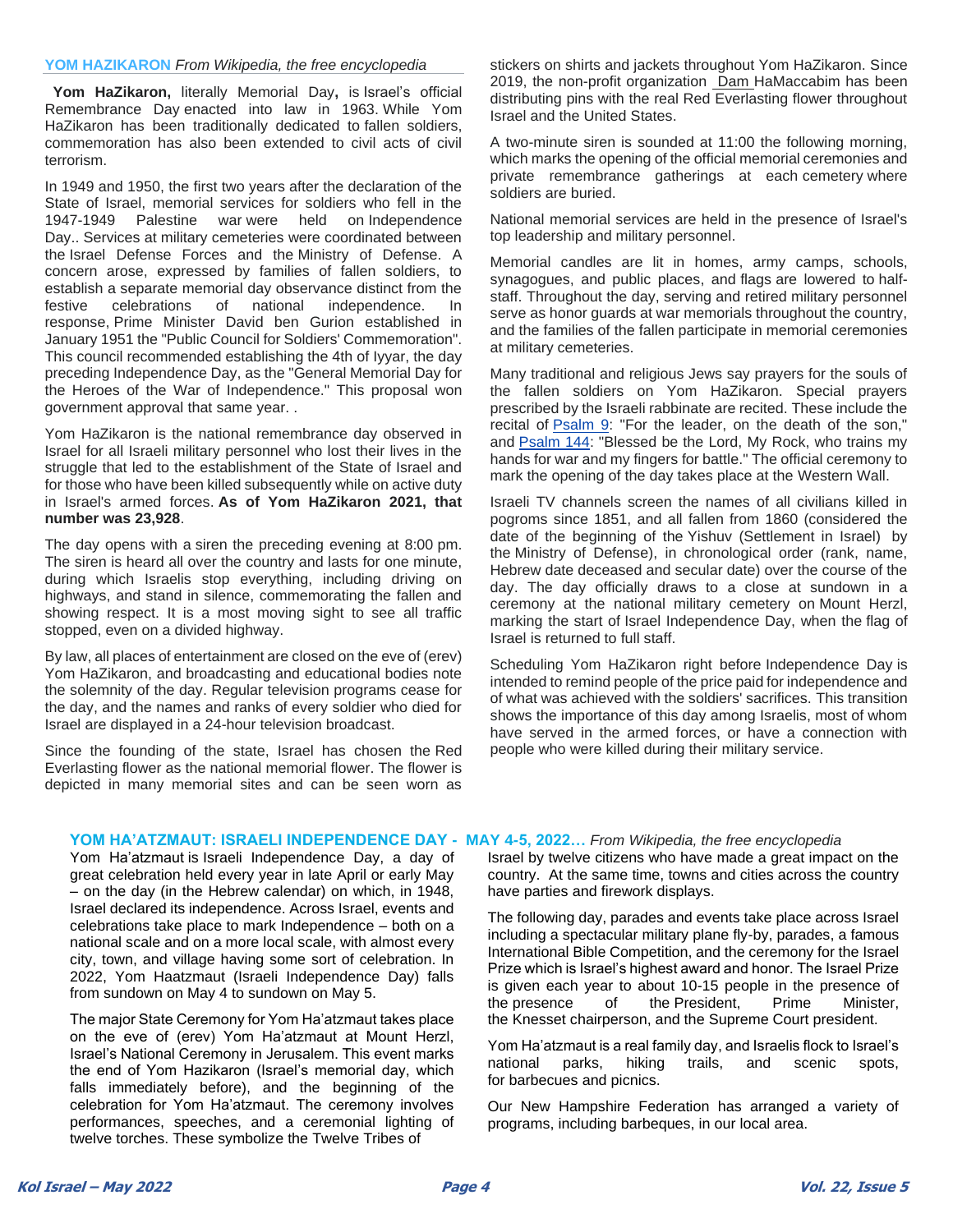

# May Yahrzeits



## Herra Kadisha of Central New Hampshire

Our Hevra Kaddisha is ready to help you in your hour of need to perform the ritual preparation of a deceased for burial in accordance with Jewish tradition. Do not hesitate to call us when needed. We are here for you!

Please call Rabbi Atkins at 860-331-0879 to initiate the process or ask any questions!